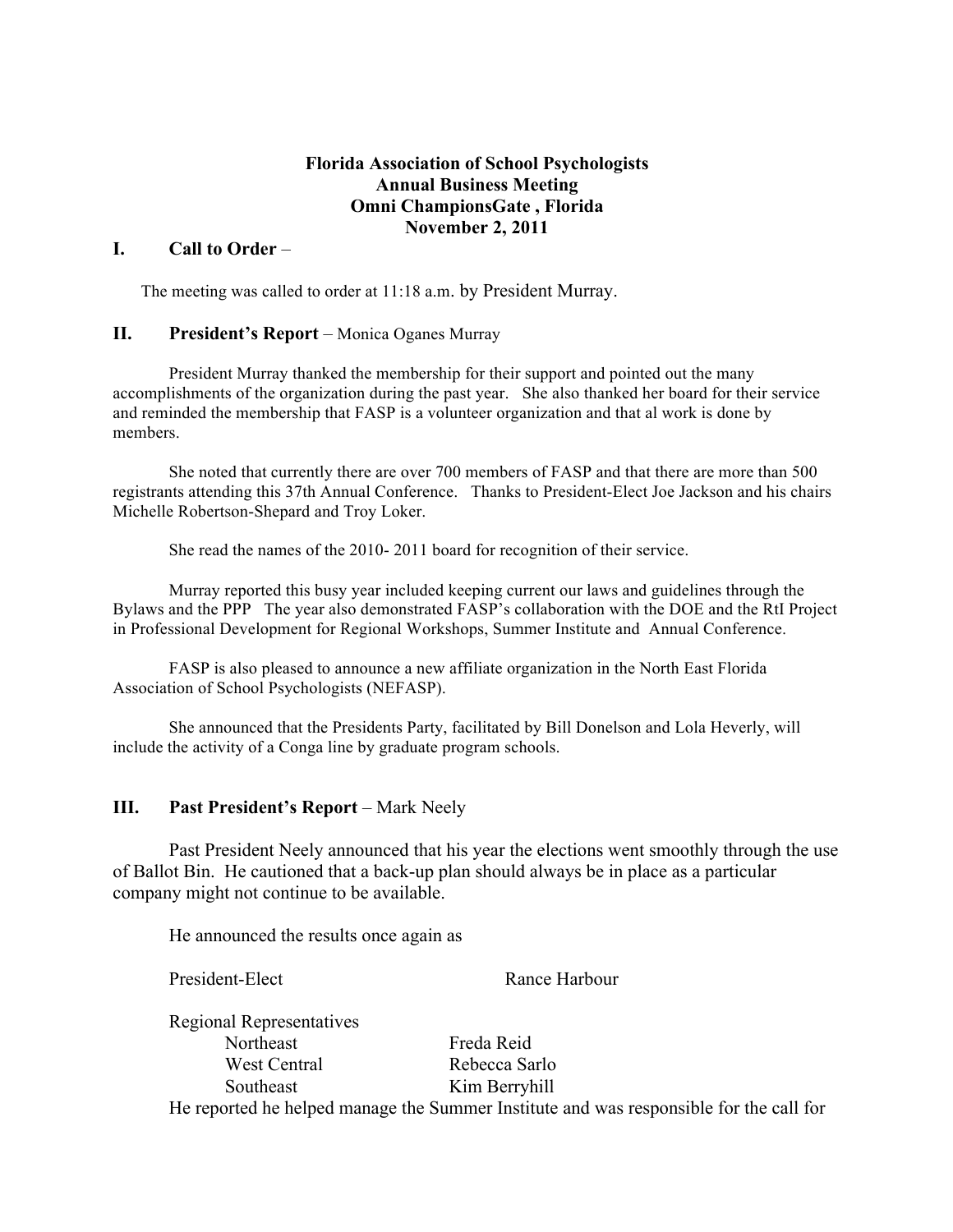nominations and the CSFI Elections.

Neely reported he has located and is negotiating for future sites for FASP Events.

Upcoming events, dates and locations are as follows:

# Annual Conference Summer Institute

| 2012 Omni ChampionsGate Oct. 30- Nov. 2* |            | 2012 Tradewinds July 17-21, 2012              |
|------------------------------------------|------------|-----------------------------------------------|
| 2013 Omni ChampionsGate Oct. 29- Nov. 1* |            | 2013 Hutchinson Island Marriott 7/23-<br>7/27 |
| 2014                                     | Nov. $3-8$ |                                               |

2015 Omni ChampionsGate Oct. 27- 31

\*10 days after the conference we can notify them of not having our needs met.

## **Motion #1**

**Move to coll**apse the Legislative and Public Policy into one standing committee to be named the Public Policy and Professional Relations Committee. The responsibilities of these committees will become the responsibility of the one committee.

Motion by Neely Second by Cash Discussion: The committee name and function was discussed and amendments were put forth.

## **Amendment #1**

**Move to coll**apse the Legislative and Public Policy into one standing committee to be named the Government and Professional Relations Committee. The responsibilities of these committees will become the responsibility of the one committee.

Motion by Lazarus Second by Donelson Discussion: More descriptive and eliminates overlap Amendment passed

## **Amendment #2**

**Move to coll**apse the Legislative and Public Policy into one standing committee to be named the Government and Public Policy Committee. The responsibilities of these committees will become the responsibility of the one committee.

Motion by Lazarus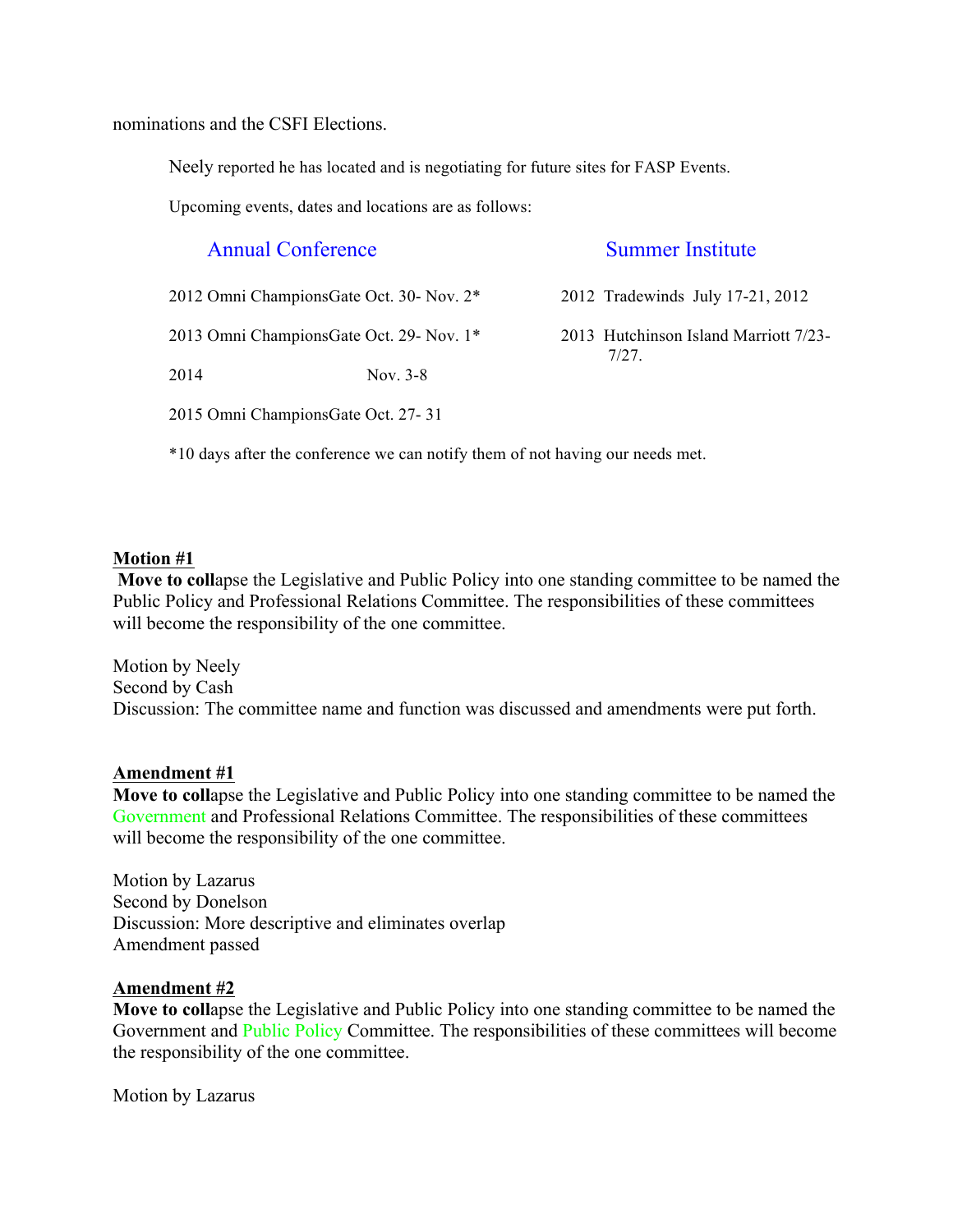Second by Donelson Discussion: Maintains name of the committee and more descriptive Amendment failed

## **Main Motion**

**Move to coll**apse the Legislative and Public Policy into one standing committee to be named the Government and Professional Relations Committee. The responsibilities of these committees will become the responsibility of the one committee.

Main motion passes with Amendment 1

## **IV. President Elect's Report** – Joe Jackson

Jackson thanked his Conference Chairs Michelle Robertson-Shephard and Troy Loker and the conference committees for all the work that was required for this successful conference.

He presented his board for the next year.

Jackson stated that his goals for the coming year would include Advocacy for Children and strengthening communication between the Executive Board leadership and the membership.

## **V. Secretary's Report** – Gail Patterson

Patterson directed the membership to the visual presentation of the minutes from the October 2010 FASP Annual Business Meeting. She asked for corrections and none were forthcoming. She noted that corrections could be given to her at any time and they would be processed.

Patterson indicated there would be a motion to approve the minutes at the end of Officer Reports.

## **VI. Treasurer's Report** – Amy Endsley

Endsley went over the balance statement and indicated that our bottom line is improving.

## **VI. Action Items Related to Officer Reports**

**Motion #2** Move to approve the FASP 2010 Annual Business Meeting Minutes.

Motion by: Neely Second by: Vickers **Discussion: None Motion passed**

## **VII. Old Business**

None

## **VIII. New Business**

None